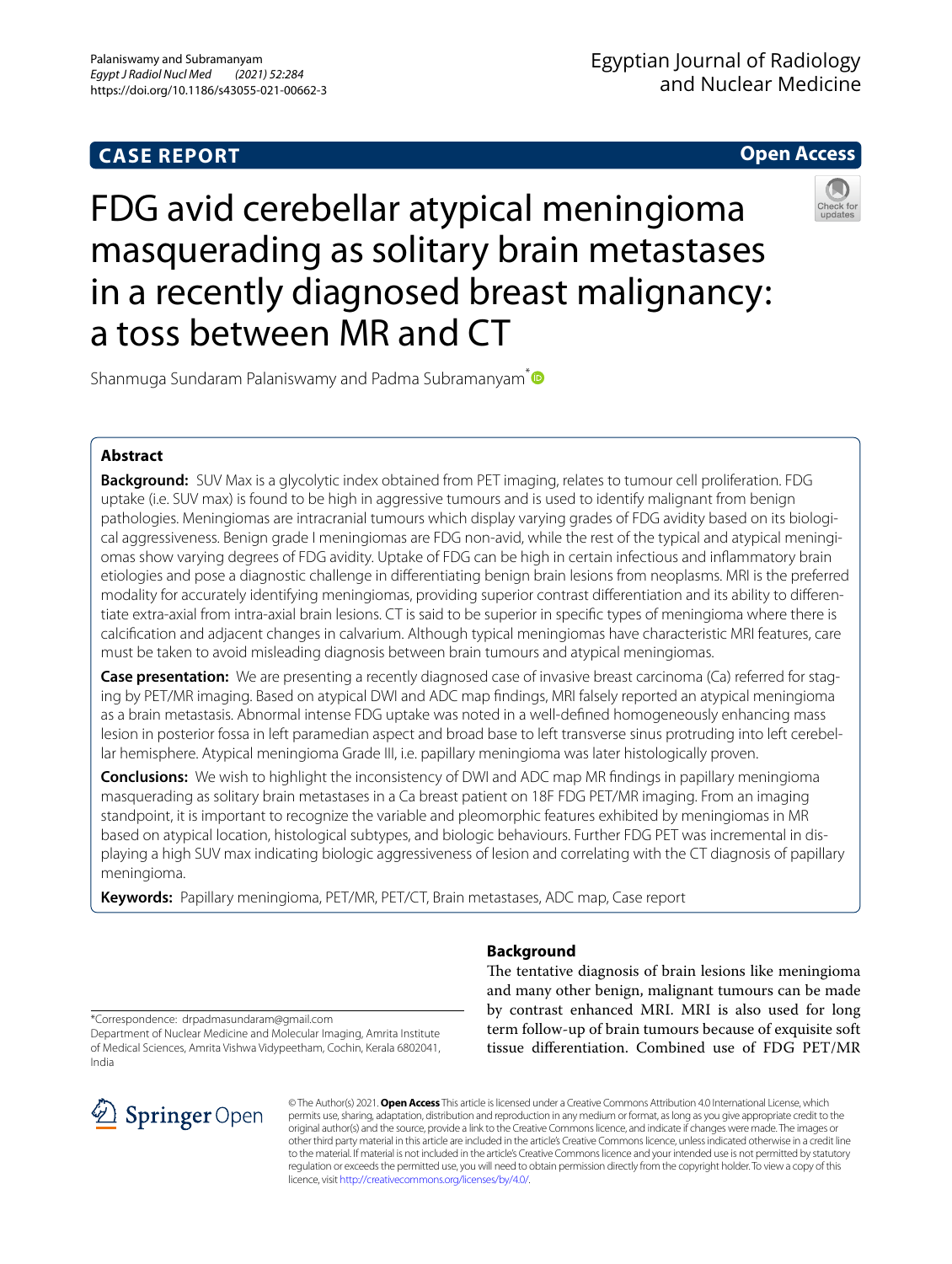provides additional functional information apart from exact tumour delineation, assessment of tumour growth, and pathophysiological parameters. Contrast-enhanced CT is performed as an alternate in those patients contraindicated for MRI. Meningiomas appear as broad-base dural hemispheric or oval lesions, attached to the dura mater. They most frequently occur supratentorially at the calvaria or the skull base meninges, along the falx and in the parafalcine location, but they can also be found attached to the tentorium, in the cerebellopontine angle, within the optic nerve sheath, or occurring intraventricularly [[1\]](#page-3-0). On CT, meningiomas usually appear isodense but can occasionally be hyperdense or slightly hypodense compared with brain tissue. CT is more sensitive than MRI in detecting psammomatous calcifcations in the tumour, which is seen in approximately 25% of meningiomas. On MRI, meningiomas typically present isointense to the cortex on T1- and T2-weighted sequences and with typically a strong homogeneous enhancement following administration of gadolinium contrast. They show varied DWI signal characteristics and ADC values. A variety of intracranial lesions may radiologically mimic meningioma. Studies show that tumour location, size, and growth pattern are taken into consideration for diferential diagnosis of meningiomas [[1\]](#page-3-0). If located at the skull base and especially at the cerebellopontine angle, meningiomas must be distinguished from vestibular schwannomas and neoplastic meningitis, none of them in fact clinically relevant in this patient. This case is being presented to highlight that MR fndings can confound identifcation of certain atypical brain lesions. It is important to identify co-existing disease entities that call for diferent management especially in the background of invasive ductal carcinoma in a young patient. If one proceeds with the MR diagnosis alone, it could have led to mismanagement in this patient. The unusual location of a solitary large brain lesion along with atypical MR imaging characteristics is a challenge to the radiologist.

### **Case presentation**

34-year-old lady, a known case of invasive right ductal carcinoma (pT1N0M0), post-mastectomy was referred to us for staging by whole-body FDG PET/MR. 1 mCi/kg body weight 18F FDG was injected intravenously in euglycemic status. An hour later, whole-body (Head—mid thigh) and dedicated brain images were acquired (with gadolinium contrast) on Biograph mMR, simultaneous PETMR scanner. Patient was clinically asymptomatic. There was no residual breast lesion or nodal disease on PET/MR imaging. However, abnormal FDG uptake was noted in a well-defned homogeneously enhancing mass lesion in posterior fossa in left paramedian aspect and broad based to left transverse sinus protruding into left cerebellar hemisphere (SUV Max 8.8 g/ml) (Fig. [1\)](#page-2-0). Postcontrast T1W1 image of lesion showed homogenous enhancement, hyperintense on T2 weighted images, DWI revealed isointense to slight hypointensity lesion with predominantly low signal (thick arrow) and scattered hyperintensities (thin arrow) on ADC map unlike other atypical meningioma. Surrounding perilesional edema was noted. MRI fndings were consistent with solitary brain metastases. CT raised another possibility of extra-axial cerebellar meningioma. Histopathology was conclusive and revealed characteristic perivascular pseudopapillary pattern suggesting papillary meningioma [\[2](#page-3-1)]. In a signifcant subset of patients especially those with higher WHO grades, where surgical approach is difficult or may be incomplete, adjuvant therapy regimens need to be applied. Our patient underwent gross total resection of brain tumour. Adjuvant chemotherapy was also initiated 6 weeks post-operatively, based on the histopathological diagnosis of primary invasive ductal carcinoma.

### **Discussion**

Meningiomas arise from meningothelial cells of the arachnoid membranes. They are the most common primary intracranial neoplasms and represent about 20% of all intracranial tumours with female predominance. They are slow growing tumours, usually diagnosed in the third decade of life. According to World Health Organization, WHO criteria, meningiomas are classifed into Grade 1 (benign), II (atypical), and III (anaplastic). FDG PET is useful in diagnosing cerebral tumour recurrence from radiation necrosis with a fair degree of confdence. However, normal glucose substrate in cerebral and cerebellar tissue is a major drawback. It falters in delineating slow growing tumours like meningiomas which may exhibit moderate FDG avidity due to poor target to non-target delineation. So, its ability to diferentiate brain metastases from Grade II/III meningiomas or infective/infammatory brain pathologies is challenging. Neuroimaging features, such as heterogeneous appearance, heterogeneous enhancement, marked perilesional edema, irregular cerebral surface, mushrooming on the outer edge of the lesion, and bone destruction, are not unique or reliable for diagnosing atypical/malignant meningiomas [\[3](#page-3-2)]. Reports also say that the accuracy and threshold ADC to distinguish between benign and atypical/malignant meningiomas has not been established  $[3]$  $[3]$ . The simultaneous occurrence of aggressive variant of meningioma and breast cancer with or without brain metastasis is rare [\[4](#page-3-3)]. Once histologically confrmed PET serves as useful yardstick in prognosticating and therapy response assessment of meningiomas. Studies have shown good correlation of FDG uptake to the proliferative potential of tumours.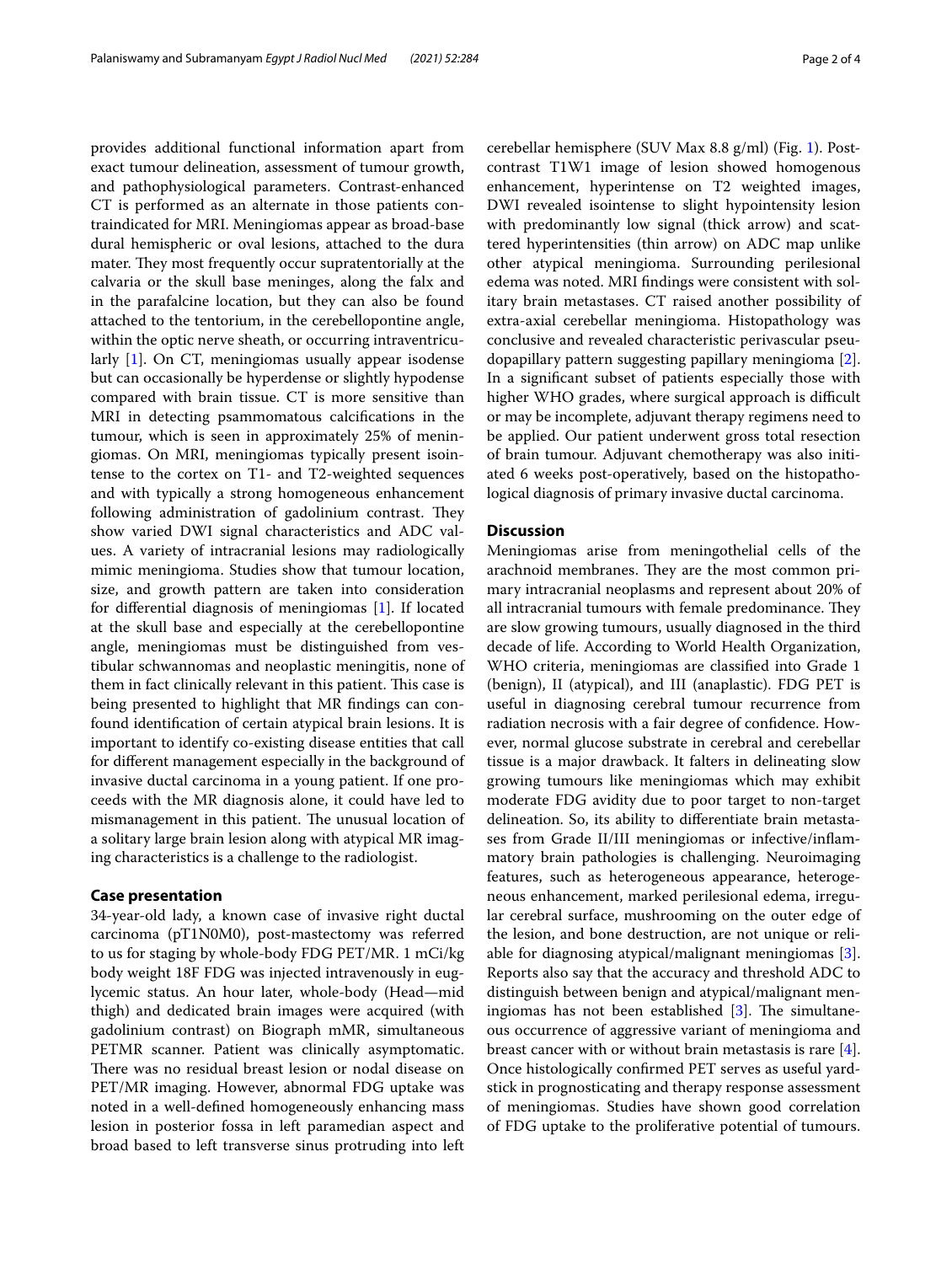

<span id="page-2-0"></span>revealed characteristic perivascular pseudopapillary pattern suggesting papillary meningioma (WHO grade III). T1W1 image confirms homogenous enhancement of the lesion. DWI revealed isointense to slight hypointense lesion with predominantly low signal (thick arrow) and scattered hyperintensities (thin arrow) on ADC map unlike other atypical meningioma. Surrounding perilesional edema was noted. An MRI imaging diagnosis of solitary brain metastasis was made. But CT raised possibility of extra-axial cerebellar meningioma

Atypical meningiomas exhibit lower ADC than benign ones on MRI [[5\]](#page-3-4), like our case.

### **Conclusions**

Uptake of 18F FDG correlates signifcantly with the WHO grade in meningiomas. Papillary meningioma, classifed as WHO Grade III tumours, are extremely rare meningeal tumours that account for 1.0–2.5% of all meningiomas. Although typical meningiomas have characteristic MR fndings, there are multiple atypical variants that masquerade as metastatic deposits. Papillary meningioma are aggressive and display high recurrence rates. From an imaging standpoint, it is important to recognize the variable and pleomorphic features exhibited by meningiomas based on atypical location, histological subtypes, and biologic behaviours. Histological confrmation is mandatory in such cases whenever possible before actual treatment is meted out.

#### **Abbreviations**

SUV max: Standardized uptake value maximum; MRI: Magnetic resonance imaging; 18F FDG PET: Fluorine Fluorodeoxyglucose Positron emission tomography; DWI: Difusion-weighted imaging; ADC map: Attenuation difusion coefficient map.

#### **Acknowledgements**

None.

#### **Authors' contributions**

SS, SP conceived the idea and contributed to the work up and draft of the manuscript. S.S. and S.P. contributed to the proofreading and fnalization of the manuscript; and provided the patient related information; SS, SP interpreted the imaging fndings as well as their interpretation. Both authors have read and approved the fnal manuscript.

#### **Funding**

No funding sources or grants.

# **Availability of data and materials**

Not applicable.